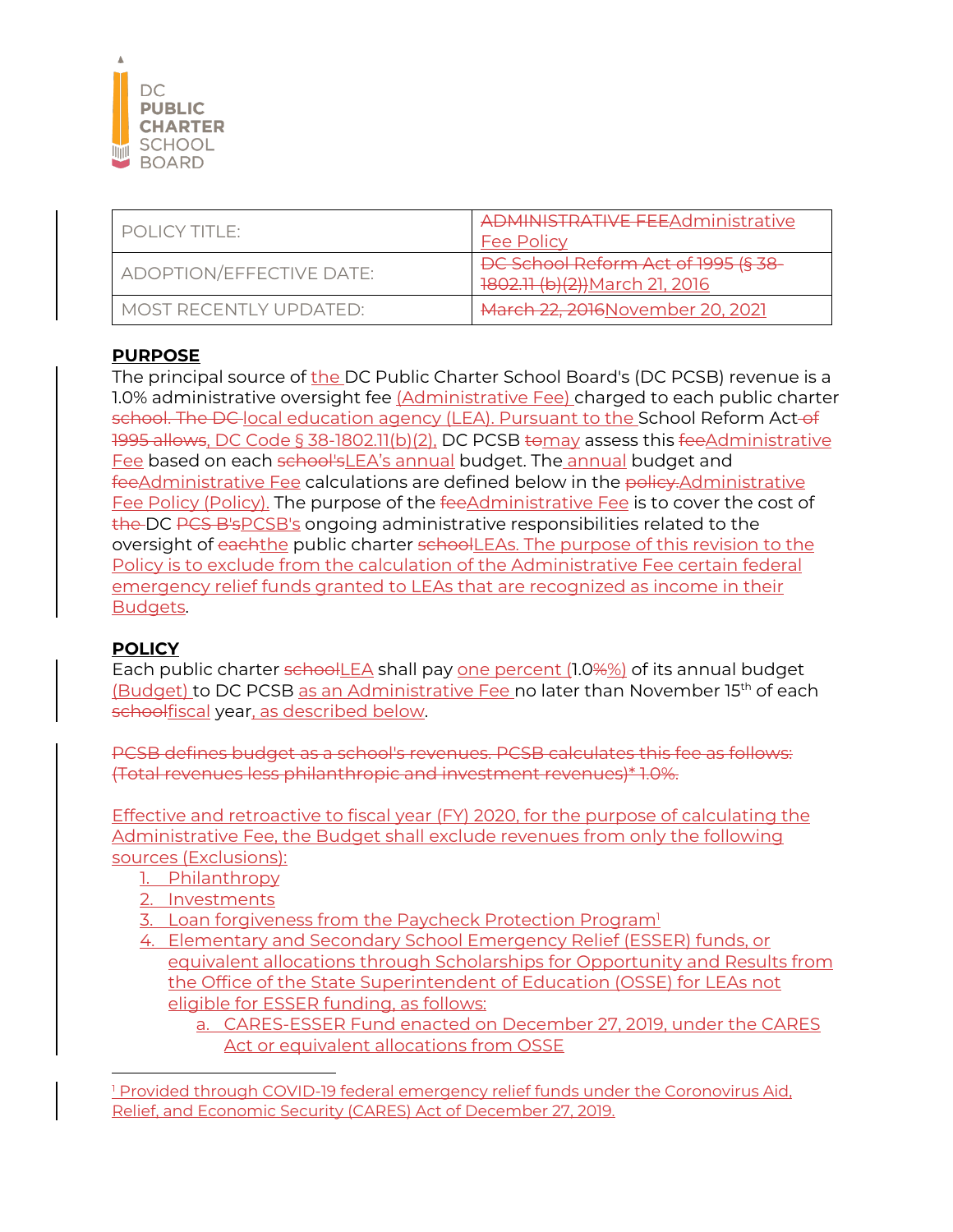

- b. CRRSA-ESSER II Fund enacted on December 27, 2020, under the Coronovirus Response and Relief Supplemental Appropriations Act, 2021 (CRRSA) or equivalent allocations from OSSE
- c. ARP-ESSER III Fund enacted March 11, 2021, under the American Rescue Plan (ARP) Act or equivalent allocations from OSSE

Each fiscal year, DC PCSB issues two invoices of 0.5% to each public charter school to collect payment for this annual fee. LEA as follows:

- 1. The first invoice, issued by July 31st, immediately following the start of each fiscal year, in October and due and payable by law<sup>2</sup> to DC PCSB by November 15<sup>th</sup>, is based on forecasted school:
	- a. Forecasted local public revenues that are derived from projected enrollment. the Uniform Per Student Funding Formula (UPSFF) applied to the LEA's October pre-audited certified enrollment multiplied by one percent (1%), plus
	- b. All other LEA revenues, other than the Exclusions, from the LEA's latest Budget multiplied by one percent (1%)
- 2. The second invoice, issued by October 31st during the current fiscal year, is based on revised revenue derived from pre-audited certified enrollment. Schools are required by law to in the following summer and due and payable to DC PCSB within thirty (30) days of its issuance, is a true-up adjustment of the first invoice to reflect the final revenue amounts included in the LEA's IRS Form 990 multiplied by one percent (1%)
- 3. At the sole discretion of DC PCSB, a discount on the Administrative Fee (Discount) may be provided to the LEAs and reflected in the invoices
	- a. In advance of each fiscal year, the DC PCSB Finance Committee or the DC PCSB Board shall determine the Discount, if any, that shall be offered to each LEA for the next fiscal year
	- b. If DC PCSB decides to offer a Discount for the next fiscal year, it shall endeavor, but is not required, to notify the LEAs by December  $31<sup>st</sup>$  prior to the start of the next fiscal year; otherwise, the LEAs should include in their next fiscal year Budgets no Discount
	- c. The Discount, if any, shall be eliminated for any LEA that does not pay bothany of its DC PCSB invoices by no later than November 15th of each fiscal year (DC School Reform Acttheir due date
	- a.d. DC PCSB reserves the right to eliminate all or a portion of 1995 **[§the Discount at any time and for any reason and to assess the full** Administrative Fee authorized under DC Code § 38-1802.11-(b)-(1(2).)

DC PCSB reconciles the revenues of a school's prior fiscal year using the school's IRS Form 990 and uses the adjusted revenue amount to modify the prior school year's

<sup>2</sup> DC Code § 38-1802.11(b)(2).